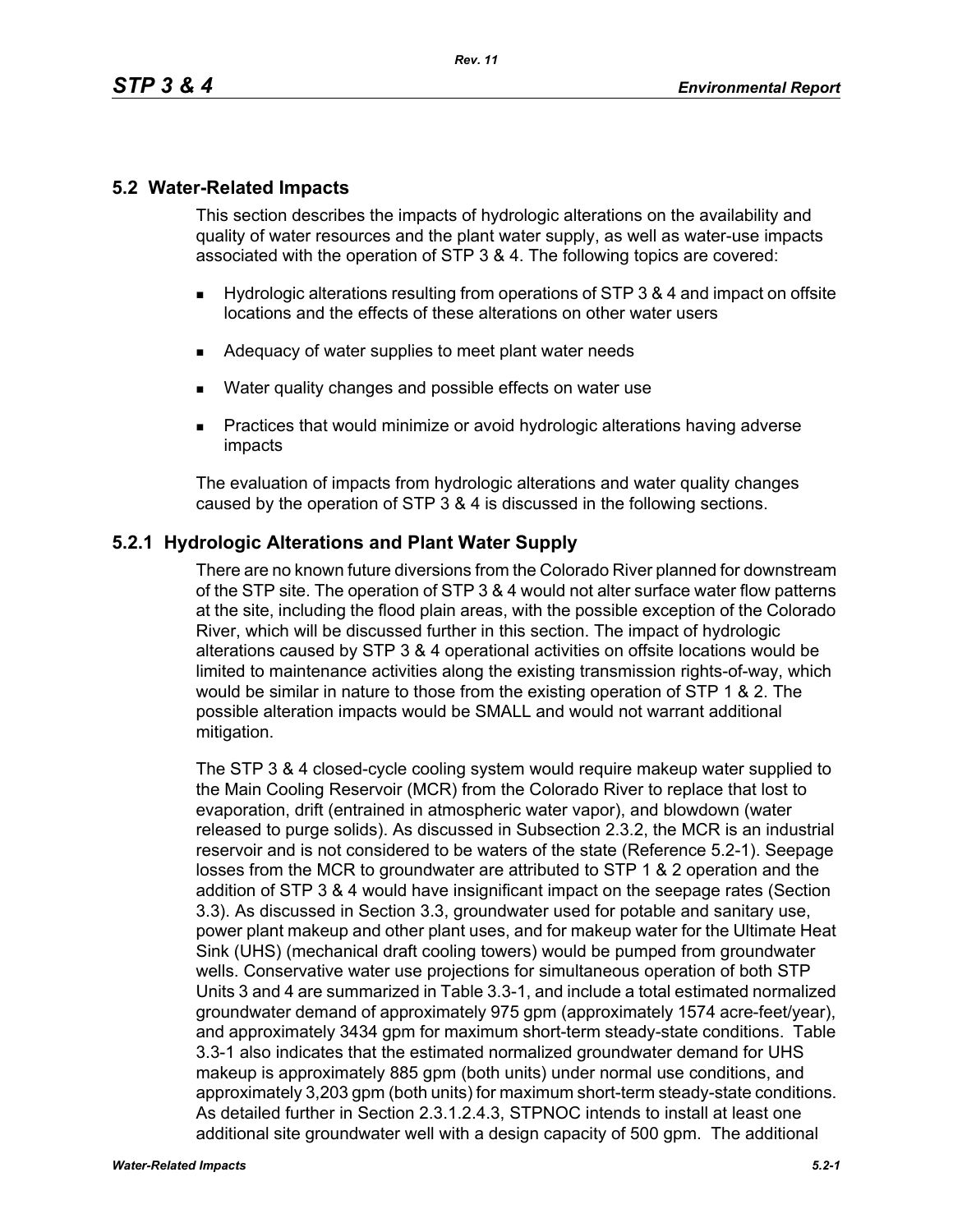well(s) would be properly permitted under applicable Coastal Plains Groundwater Conservation District (GPGCD) and TCEQ requirements, and would not involve a request for an increase in the existing permit limit. As discussed in Section 2.3.1.2.4.3, with consideration for the need to maintain groundwater storage capacity to provide for peak site water demands, total site groundwater demand will remain below the existing site groundwater permit limit during construction, initial testing, and operation of STP Units 3 and 4. Notwithstanding, the MCR and Colorado River remain as alternative sources in the unlikely event that unanticipated peak site water demands would require additional water sources.

The expected normalized rate of withdrawal of Colorado River water (Section 3.3) to replace water losses from the MCR due to STP 3 & 4 operations (ignoring natural evaporation since it is already accounted for under Units 1 and 2) is approximately 22,799 gpm (normal operating conditions) and 47,489 gpm (short-term peak conditions). These surface water removal rates are sufficient to provide MCR makeup for the approximately 23,190 gpm (average annual forced evaporation during normal operating conditions at an assumed 100 percent load factor) and 49,000 gpm (maximum short-term forced evaporation) attributable to STP 3 & 4 heat loads. As discussed in Subsection 2.3.2, the STP site is currently permitted to withdraw 102,000 acre-feet per year or a normalized rate of 62,234 gpm. This permitted withdrawal rate is sufficient to support operation of all four STP units.

MCR makeup water would be pumped from the existing STP Reservoir Makeup Pumping Facility (RMPF) on the Colorado River to the MCR to replace evaporative losses, and blowdown from the MCR, as required. Blowdown to maintain MCR water quality and level (Figure 3.3-1) would be through the existing discharge system. Water would be withdrawn from the MCR for main condenser and turbine system cooling and returned to the MCR. The MCR also would receive blowdown from the STP 3 & 4 UHS and STP 3 & 4 processed waste flows. There would be no direct discharges of individual waste streams to the Colorado River or to groundwater*.*

The most significant water loss from the STP 3 & 4 cooling water system would be through evaporation of water from the MCR. Blowdown to the Colorado River from the MCR would occur if required to maintain water quality in the MCR. Blowdown would occur in accordance with the existing Texas Pollutant Discharge Elimination System (TPDES) permit.

Water diverted to the MCR is currently considered lost to potential downstream surface water users and downstream aquatic communities and is considered a consumptive loss. The groundwater pumped from the existing site wells serving the STP site would also be considered a consumptive loss because the water would be either consumed or discharged to the MCR.

The assessment that follows conservatively assumes that all Colorado River water pumped to the MCR and all groundwater pumped from the wells is consumed. In reality, some water returns to the Colorado River as groundwater flow as the water seeps from the MCR and infiltrates the upper shallow portion of the groundwater system beneath the MCR. The water then flows toward the Colorado River where it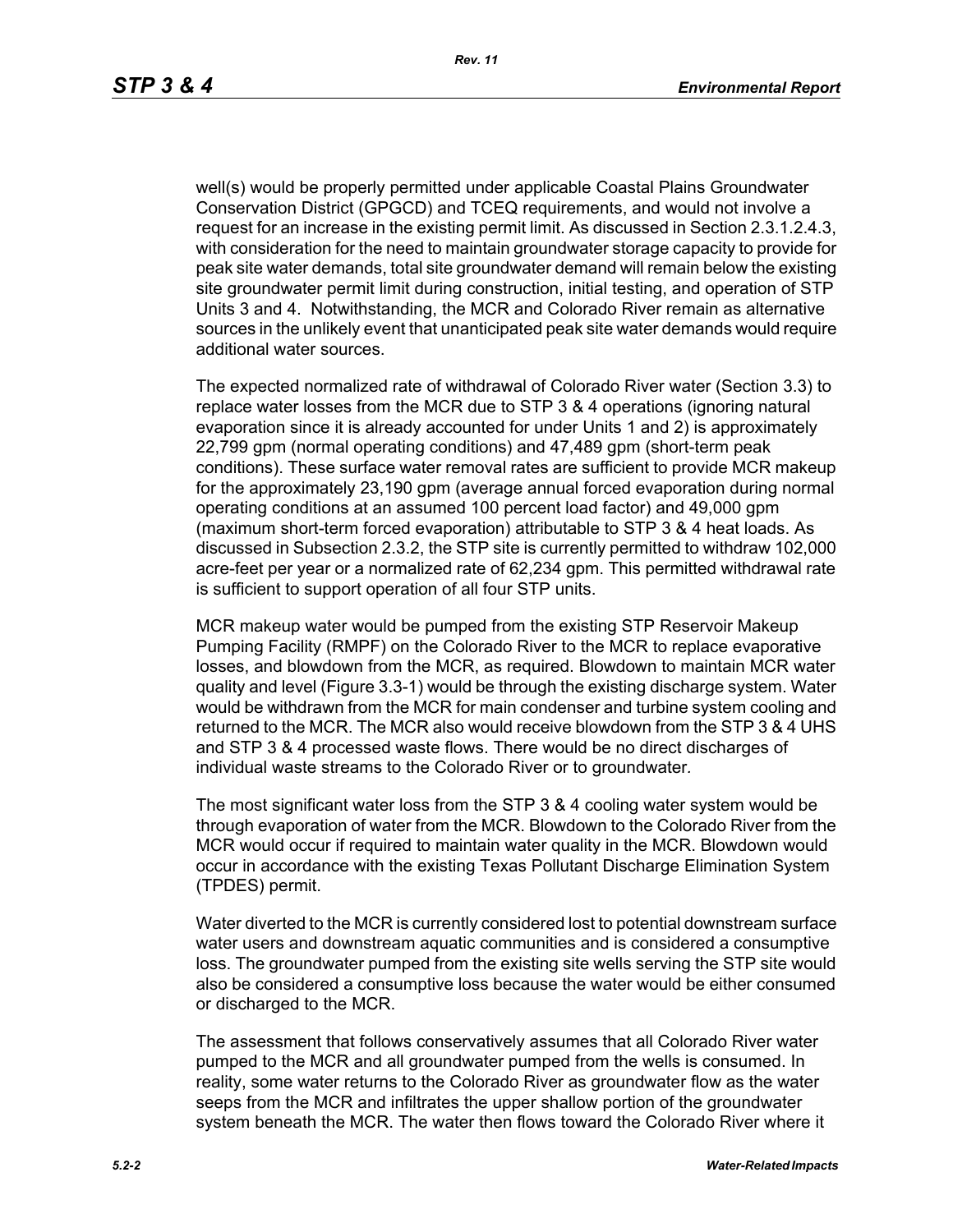discharges. Water from the MCR is also released through the pressure relief wells located in the above-grade dike surrounding the MCR. Water from these relief wells is discharged to a surface water ditch that surrounds the MCR and flows away from the reservoir through the STP site's natural drainage features.

As discussed in Subsection 2.3.2, the projected firm water demands for stored water in the Highland Lakes located upstream of the STP site on the Colorado River is currently still less than the total firm water available. Therefore, it is extremely remote that firm water rights would be reduced, even under extreme drought conditions. If conditions are worse than the drought of record, which occurred from the late 1940s through the 1950s (Subsection 2.3.2), the LCRA must curtail and distribute the available supply of firm water among all of its firm water supply customers on a pro rata basis (Reference 5.2-3). As discussed in Subsection 2.3.2, the STP site currently has surface water rights for 102,000 acre-feet per year and an additional 20,000 acrefeet/year of backup water for two-unit operation and 40,000 acre-feet/year for four-unit operation during periods when the water necessary to maintain the MCR at or above an elevation of 27 feet mean sea level is not available from the Colorado River. If this situation were to occur, the backup water would be released by the LCRA from firm stored water or any other sources of water originating upstream of the Bay City Dam (Reference 5.2-4).

Operation of STP 3 & 4 would not create any new impacts in the vicinity of the flood plain. The infrastructure constructed in the floodplains is currently used for STP 1 & 2. The current facilities would support STP 3 & 4. There would be no new infrastructure built in support of STP 3 & 4 in the flood plain areas adjacent to the site that would create impacts resulting from alterations to the flood plain flow paths.

## **5.2.2 Water Use Impacts**

#### **5.2.2.1 Surface Water**

Long-term (1948–2005) daily Colorado River flow records were used to estimate the annual mean, the lowest annual mean, and the lowest daily mean flows of the Colorado River in the vicinity of the STP site (Reference 5.2-5).

Based on the planned cooling system configuration (Figure 3.3-1), surface water removal from the Colorado River for STP 3 & 4 (ignoring natural evaporation since it is already accounted for under Units 1 and 2) is estimated to be at a normalized rate of 22,799 gpm under normal operating conditions and 47,489 gpm under maximum operating conditions (see Table 3.3-1). These surface water removal rates are sufficient to provide MCR makeup for the approximately 23,190 gpm (average forced evaporation during normal operating conditions at an assumed 100 percent load factor) and 49,000 gpm (maximum short-term forced evaporation) attributable to STP 3 & 4 heat loads. The long-term monthly average Colorado River flow upstream of the STP site at the closest U.S. Geological Survey (USGS) Gauging Station 08162500 (Figure 2.3.1-5) near Bay City (Reference 5.2-5) varies from 374,748 gpm to 1,919,518 gpm (Table 5.2-1).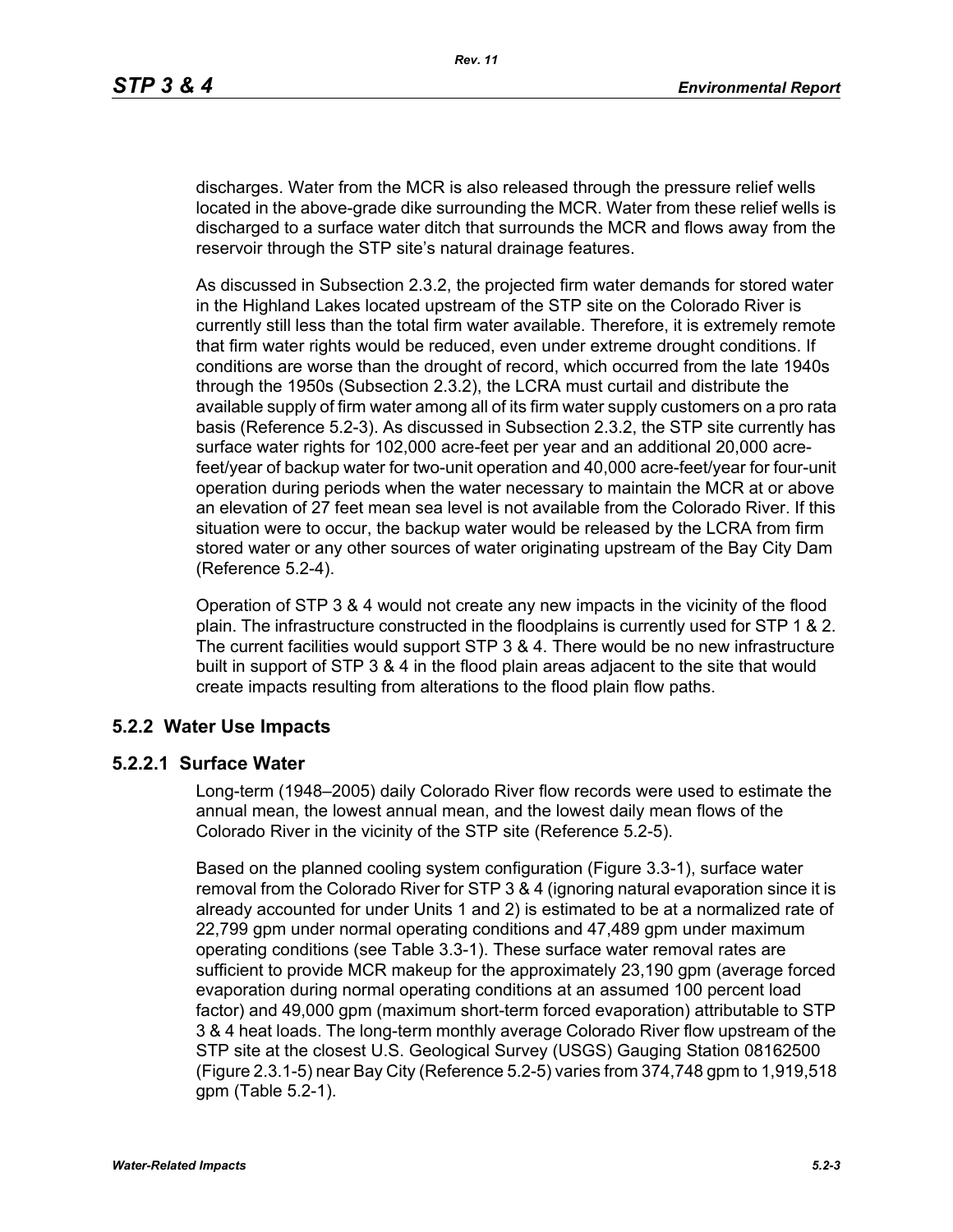Approximately 12.7 percent or less (Table 5.2-1) of the estimated monthly mean Colorado River flow near Bay City would be lost to makeup. Makeup withdrawal for maximum use operations from the Colorado River projected for STP 3 & 4 represents 4.0 % of the historical annual mean flow (1,180,344 gpm [2630 cfs]) of the river near Bay City. However, the annual mean flow during 2006 was 303,834 gpm (677 cfs) (Reference 5.2-5). The projected normal use withdrawal of 22,799 gpm for STP 3 & 4 during a 303,834 gpm (677 cfs) flow event would represent 7.5 percent of flow. As discussed in Subsection 2.3.1.1, the probable minimum flow rate at Bay City is estimated as zero. If there is no downstream flow, the Colorado River near the STP RMPF intake structure would be occupied by tidal water. Because Segment 1401 is considered tidal, there is no established 7Q10 value for the Colorado River for Segment 1401 (Reference 5.2-5). The closest stream gauge to the STP site where 7Q10 data is maintained is the Bay City USGS Gauging Station 08162500 where, from October 1, 1976 through December 31, 2005, the 7Q10 (7 consecutive day low period over a 10-year period) was determined to be 20 cfs (Reference 5.2-6). Because of the zero probable minimum flow at Bay City and a low 7Q10 value of 20 cfs, the 7Q10 water flow value will not be used to determine potential impacts.

As discussed in Subsection 2.3.2 and indicated in Table 2.3.2-9, STP 1 & 2 currently withdraws surface water as needed from the Colorado River after confirming that the flow at the USGS Bay City Gauging Station is capable of supporting the withdrawal of surface water in accordance with the current STP 1 & 2 surface water withdrawal permit. Surface water flow of the Colorado River will continue to be monitored for flow before the withdrawal of surface water for STP 3 & 4 operations to ensure that surface water could be pumped in accordance with the current STPNOC surface water use permit. This practice helps ensure that water withdrawn from the Colorado River is acceptable for supply into the MCR.

Surface water withdrawals would be in accordance with current STPNOC water rights permits and contracts with the Lower Colorado River Authority (LCRA). Therefore, during low-flow days, withdrawal of surface water for the operation of STP 3 & 4 could have a SMALL impact on the availability of fresh water downstream of the site and not warrant additional mitigation. The cumulative impacts of all four operating units are discussed in Section 10.5.

## **5.2.2.2 Groundwater**

As discussed in Subsection 2.3.2, groundwater wells would be used to supply makeup water to STP 3 & 4 for the UHS, service water for the power plant makeup and use. and water for the potable and sanitary systems. Based on the results of an operating plant (Units 3 and 4) water balance calculation (Reference 5.2-13) and a site groundwater use calculation (Reference 5.2-14), STPNOC has determined that the STP site groundwater operating permit limit provides adequate groundwater supply for water uses required for the operation of STP Units 1 and 2 and the construction, initial testing, and operation of STP Units 3 and 4. The permit allows groundwater withdrawals from the five site production wells up to a limit of 9000 acre-feet over the permit term of approximately 3 years. For discussion purposes, this permit limit may be described herein as "approximately 3000 acre-feet/year," recognizing that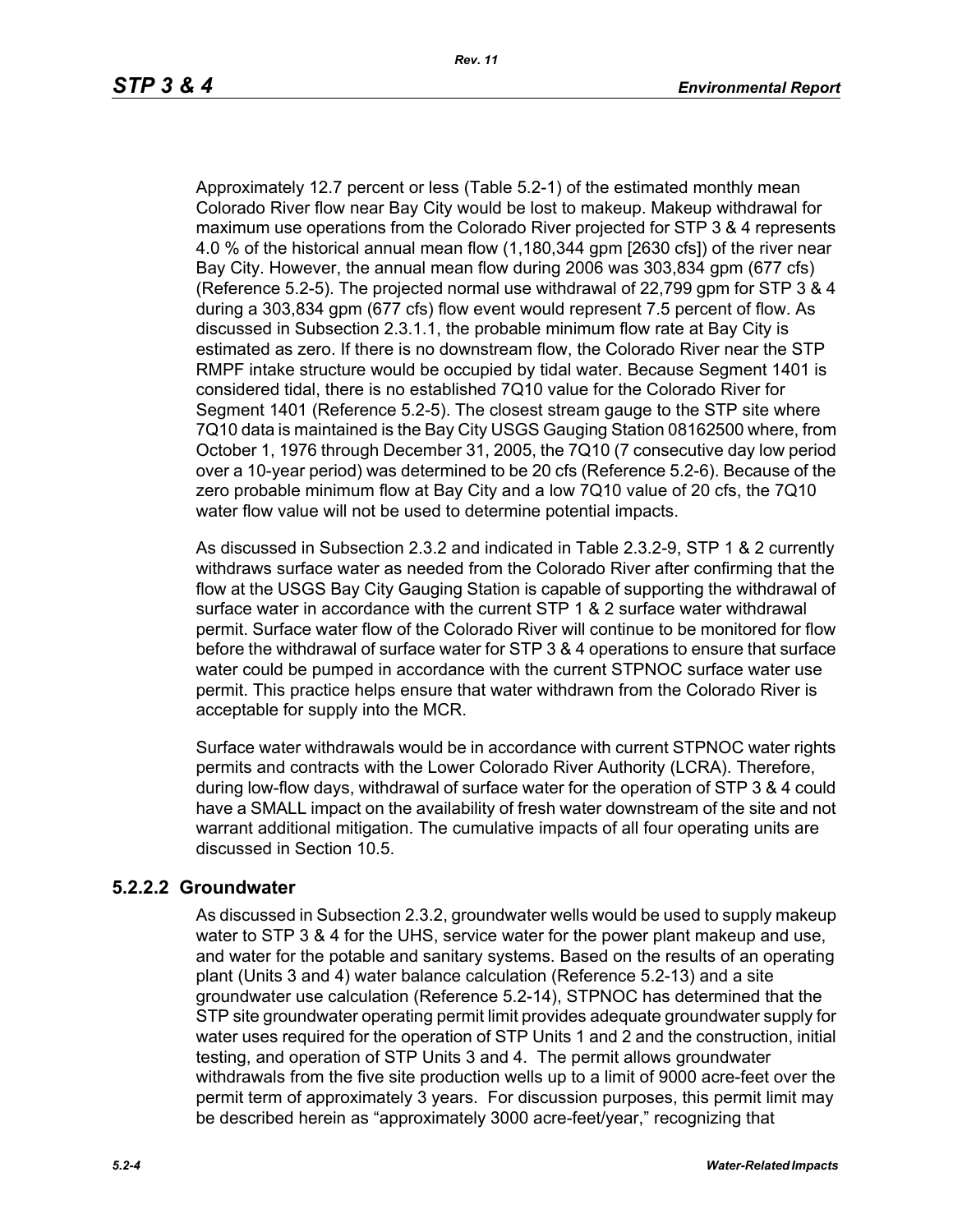groundwater withdrawal in a single year may exceed 3000 acre-feet provided that total withdrawals over the permit term do not exceed 9000 acre-feet. As a point of reference, if the permit limit were exactly 3000 acre-feet/year (which is not necessarily the case due to slight variances in the permit term with each permit renewal), the equivalent "normalized" withdrawal rate assuming continuous pumping every minute of every day of each year would be approximately 1860 gpm.

Historical groundwater withdrawal rates associated with operation of Units 1 and 2 are provided in Table 2.3.2-18. This data shows that from 2001 through 2006, annual groundwater use for operation of STP Units 1 and 2 averaged approximately 798 gpm (approximately 1288 acre-feet/year). A small but not insignificant portion of this amount has been diverted to the MCR as a result of manual operation of the groundwater well pump and header system. With the installation of appropriate automated groundwater well pump and header system controls, this diverted groundwater would be available for use by Units 3 and 4. However, as documented in the site groundwater use calculation (Reference 5.2-14), it has been determined that even if this water were not available to Units 3 and 4, the existing STP site groundwater operating permit limit provides adequate groundwater supply for water uses required for the operation of STP Units 1 and 2 and the construction, initial testing, and operation of STP Units 3 and 4.

Water uses projected for the operation of STP Units 3 and 4 are derived from system design data as well as from operational water use data for specific systems for which such data is available (Reference 5.2-13). As detailed in Table 3.3-1, conservative water use projections for simultaneous operation of both STP Units 3 and 4 include a total estimated normalized groundwater demand of approximately 975 gpm (approximately 1574 acre-feet/year), and approximately 3434 gpm for maximum shortterm steady-state conditions.

When evaluating whether the total site groundwater demand can be satisfied by the available groundwater supply, the site groundwater use calculation (Reference 2.4S.12-24) considers the schedule projected for each use, and evaluates the total site groundwater usage at each point in time from the commencement of STP Units 3 and 4 construction until both Units 3 and 4 are in operation (i.e., Units 1, 2, 3 and 4 are operating simultaneously). With consideration for the need to maintain water storage capacity to provide for peak site water demands, this evaluation confirms that total site groundwater demand remains below the existing site groundwater permit limit during construction, initial testing, and operation of STP Units 3 and 4. Notwithstanding, the MCR and Colorado River remain as alternative sources in the unlikely event that unanticipated peak site water demands would require additional water sources.

As detailed further in Section 2.3.1.2.4.3, STPNOC intends to install at least one additional site groundwater well with a design capacity of 500 gpm. As documented in the site groundwater use calculation (Reference 5.2-14), this additional capacity will allow for sufficient groundwater withdrawal to meet water uses required for: (1) operation of STP Units 1 and 2 and the construction, initial testing, and operation of STP Units 3 and 4; and (2) potential temporary capacity reduction as a result of equipment failure/unavailability. As with the existing five site production wells, the new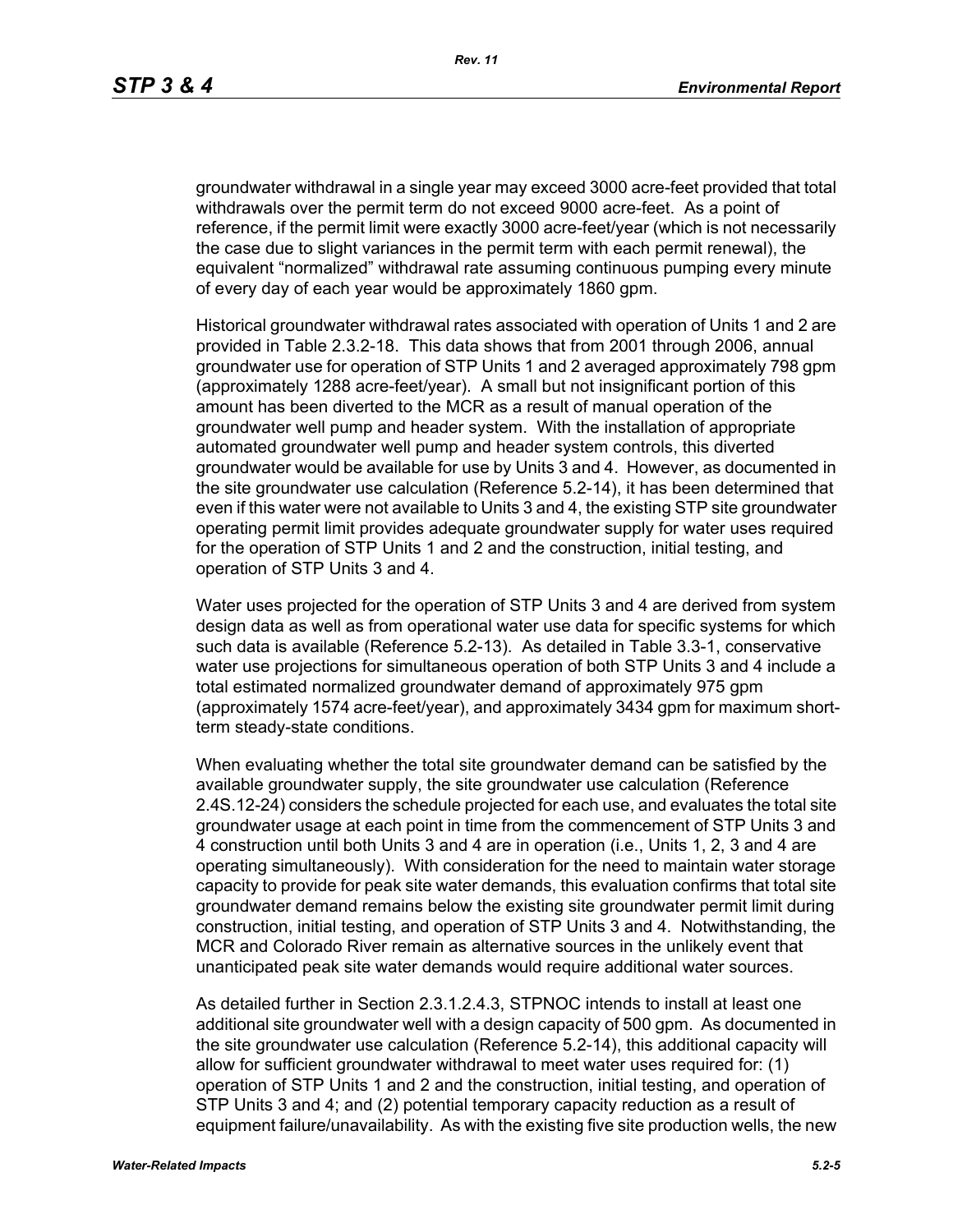well(s) would be installed to depths within the deep portion of the Chicot Aquifer. As discussed in Subsection 2.3.1, the proposed new well(s) would be required to be at least 4000 feet from STP 1 & 2 and STP 3 & 4 to prevent potential subsidence of the facilities. Any additional wells would be properly permitted under applicable CPGCD and TECQ requirements, and would not involve a request for an increase in the existing permit limit.

To determine potential offsite impact during the operation of STP 3 & 4, drawdown at the site boundary was calculated. The drawdown calculation assumes a continuous pumping rate of 1860 gpm, which as discussed above is a normalized approximation of the current permit limit, and is conservative for purposes of the drawdown calculation. The drawdown calculation also assumes that all water is pumped from a single onsite well. The minimum distance allowed by the CPGCD between permitted wells is 2500 feet (Reference 5.2-7). Therefore, the 2500-foot distance was used for the most conservative model distance from an STP site well to any potential offsite well. As with Section 4.2, a confined nonleaky aquifer scenario was used to determine the drawdown at the offsite groundwater well location closest to the STP 3 & 4 well location. Data used to input to an analytical distance-drawdown model is described in Subsection 2.3.1 and are referenced in Table 5.2-2.

A confined nonleaky scenario would most likely represent actual site conditions. The hydrologic parameters used in support of a confined nonleaky aquifer scenario are included in Table 5.2-2. The Theis nonequilibrium well equations (Reference 5.2-8) for a confined nonleaky scenario are as follows:

| $s = [Q/4(3.14)T](W(u))$                 | $u = r^2S/4Tt$                         |
|------------------------------------------|----------------------------------------|
| where:                                   |                                        |
| $s =$ drawdown (ft)                      | T = transmissivity, $ft^2$ /day        |
| $Q =$ pumping rate, ft <sup>3</sup> /day | $t =$ time since pumping started, days |
| $W(u)$ = Theis well function             | $S = coefficient of storage$           |
|                                          | $r =$ distance to pumping well, ft     |

The assumptions made were that the aquifer is homogeneous, isotropic, of uniform thickness, and of infinite aerial extent. The assumptions also include that the potentiometric surface before pumping is horizontal; the well is pumped at a constant discharge rate; the well is fully penetrating and flow is horizontal; the well diameter is infinitesimal so that storage within the well can be neglected; and water from storage is discharged instantaneously with decline of head.

An assumption was made that all of the water to be pumped was from a fully penetrating single well (any site well). The results of the confined nonleaky scenario model indicated that drawdown from normal operation of STP 3 & 4 of the deeper portion of the Chicot Aquifer potentiometric surface 2500 feet from a single STP site well was 38 to 42 feet based on an average pumping rate of 1062 gpm over a period of 40 years. The pumping rate of 1062 gpm 1860 gpm (conservative normalized approximation of the permit limit) less the Units 1 and 2 average annual withdrawal rate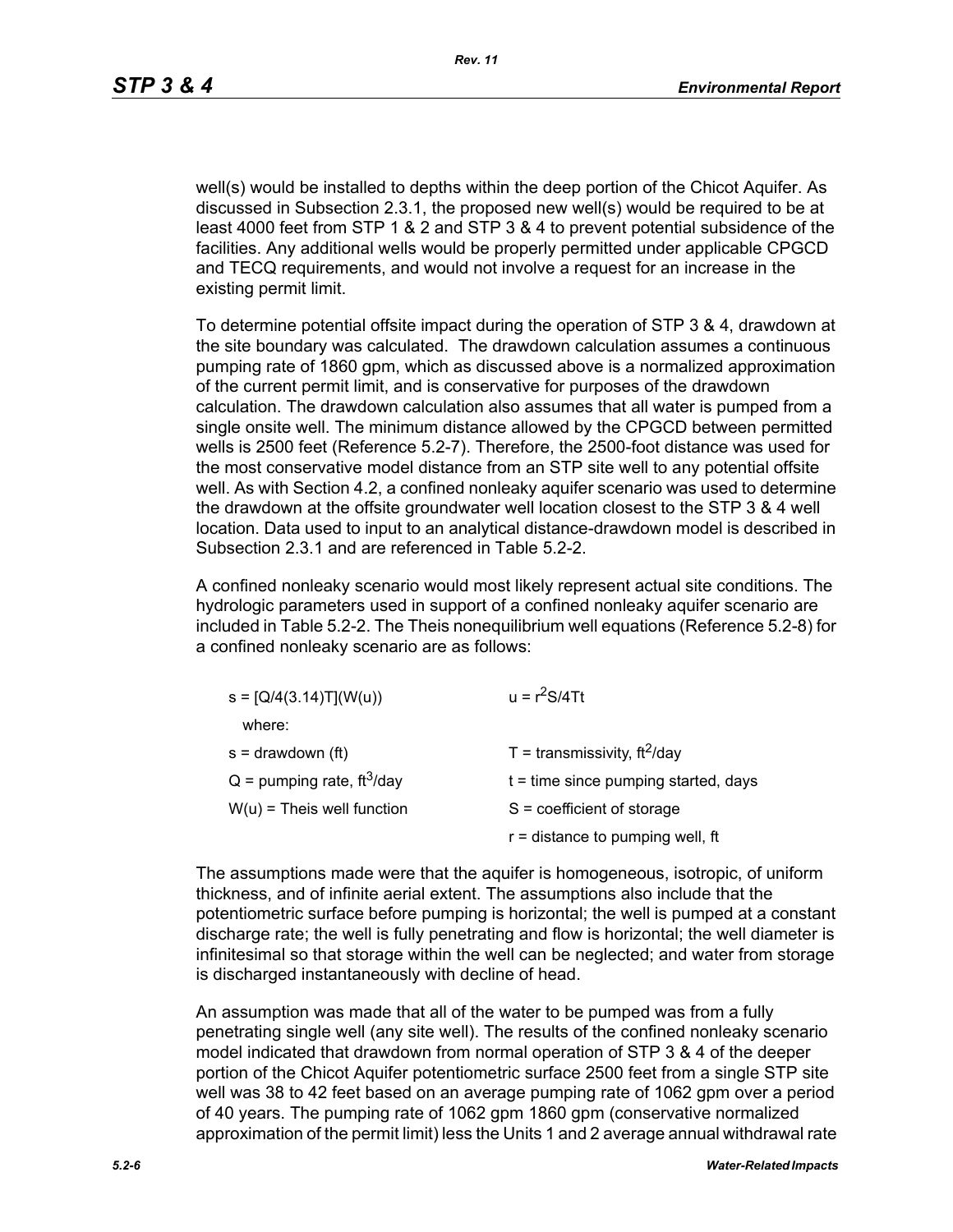(798 gpm). Drawdown values for the deep portion of the Chicot Aquifer for the above pumping case are included in Table 5.2-2.

In reality, the actual withdrawal resulting from the pumping of an STP well 2500 feet away would result in less drawdown than assigning all of the total pumping rates to one well. For example, the projected drawdown of (Table 5.2-2) over a 40-year period at a pumping rate of 1062 gpm would result in a drawdown of 38 to 42 feet. Pumping at a rate of no more than 500 gpm over a 40-year period in any single well would result in a drawdown of 18 to 20 feet 2500 feet from that well. These values assume that no two pumping wells adjacent to each other are used at the same time. If this were to occur, the effects of the two wells being pumped simultaneously would result in an overlap of drawdown and would likely lower drawdown in areas between the pumping wells. The additive effect could extend off site. However, most of the additive effect form the onsite pumping of multiple wells would remain on the STP site.

Because of the confining unit between the deep and shallow portions of the Chicot Aquifer, STPNOC concludes that there would be no impact to the shallow portion of the aquifer during operation of STP 3 & 4. However, STPNOC concludes that impacts due to increased pumping during operational activities at STP 3 & 4 to the deeper portion of the Chicot Aquifer would be SMALL and would not warrant mitigation. The cumulative impacts of all four units on groundwater resources are discussed in Section 10.5S.

# **5.2.3 Water Quality Impacts**

## **5.2.3.1 Surface Water Quality**

Mechanical draft cooling towers, such as the ones proposed for the STP 3 & 4 UHS, remove waste heat by allowing water to evaporate to the atmosphere. The water lost to evaporation must be replaced continuously with makeup water to prevent the accumulation of solids and solid scale formation. To prevent buildup of these solids, a small portion of the circulating water with elevated levels of solids is drained or blown down, and cooling tower water chemistry must be maintained with anti-scaling compounds and corrosion inhibitors.

Similarly, because conditions in cooling towers are conducive to the growth of fouling bacteria and algae, a biocide must be added to the system. This is normally a chlorine or bromine-based compound, but occasionally, hydrogen peroxide or ozone is used. Table 3.6-1 lists water treatment chemicals currently used for STP 1 & 2 and that would likely be used in STP 3 & 4.

Water drawn from the Colorado River is expected to require limited treatment to prevent biofouling in the makeup intake structure and makeup water piping. Additional water treatment would take place in the cooling tower basins, and would include the addition of biocides, anti-scaling compounds, and dispersants. Sodium hypochlorite and sodium bromide are used to control biological growth in the existing circulating water system and would likely be used in the new system as well. TPDES Permit No. WQ0001908000, issued in 2005 (Reference 5.2-9), regulates the outfalls that discharge to the MCR, which assures that necessary treatment and monitoring for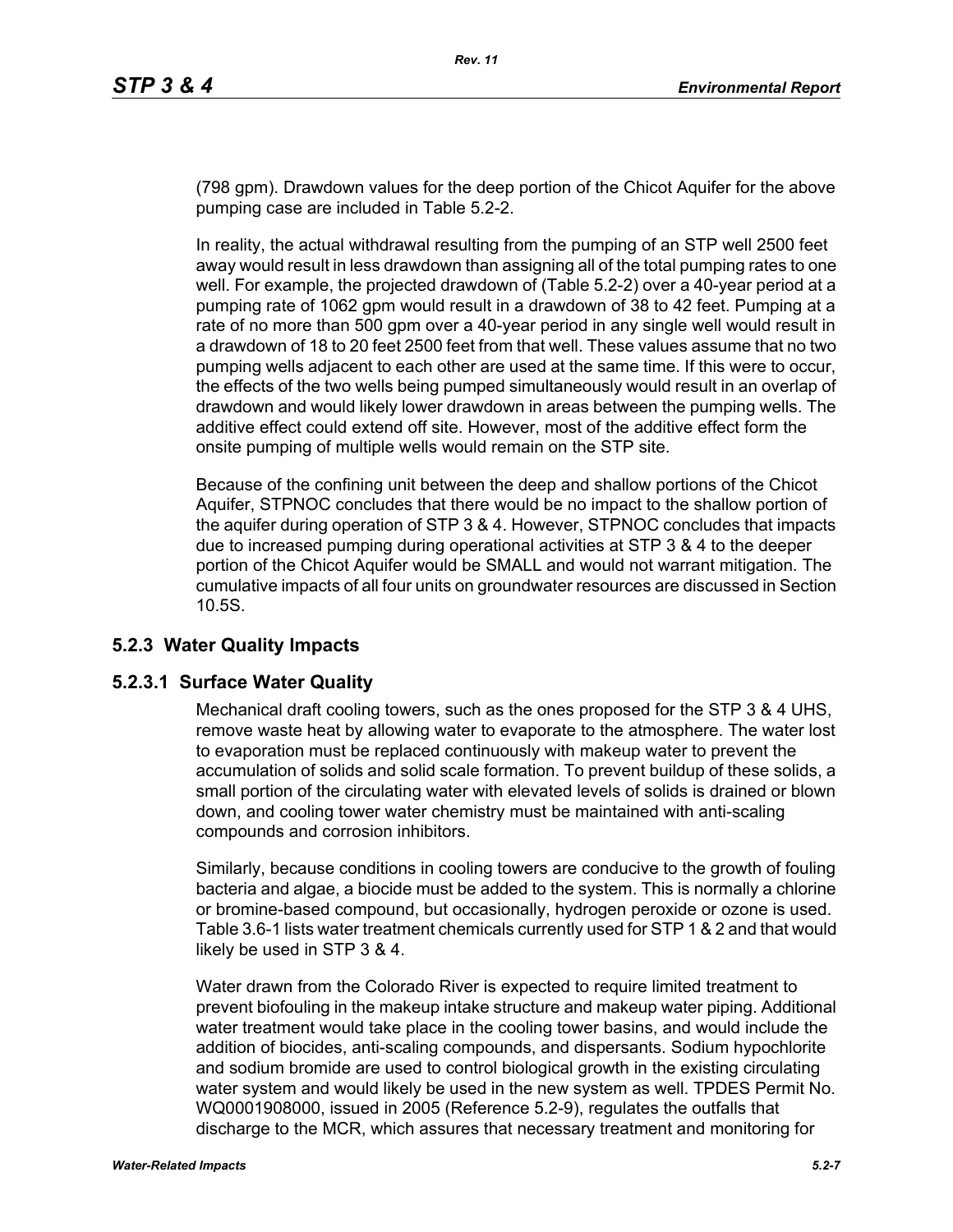nonradioactive contaminants occurs before discharge to the MCR. The permit limits total residual chlorine (0.05 milligrams per liter daily maximum) from any single generating unit for more than two hours per day unless longer periods are required for macroinvertebrate control. Processed wastewater discharged from STP 3 & 4 facilities to the MCR would be similar to that currently discharged under the STP 1 & 2 TPDES permit. STPNOC would submit the necessary applications to TCEQ for permitting the proposed STP 3 & 4 discharges to the MCR.

The existing TPDES permit states that discharges from the MCR may not exceed 12.5% of the flow of the Colorado River at the discharge point. Additionally, discharges are not permitted when the river flow is less than 800 cfs.

As discussed in Section 2.3.1.1.2.1, the 7000-acre MCR is unlined, allowing seepage of water from the MCR through the reservoir floor. During the design stage, total seepage from the MCR, based on a maximum operating water level of 49 feet above MSL, was estimated to be 3530 gpm, or approximately 5700 acre-ft/yr. Seepage discharge from the MCR has two flow paths: (a) part of the seepage is collected by the relief well system, which is installed in the sands of the Upper Shallow Aquifer, and is then discharged to surface waters; and (b) part of the seepage bypasses the relief wells and continues in the Upper Shallow Aquifer in a southeasterly direction to the Colorado River. In addition to these two seepage flow paths, water can be discharged from the MCR through blowdown to the Colorado River.

Discharge from the MCR cannot occur when the Colorado River is less than 800 cfs and cannot exceed 12.5% of the river flow (Reference 5.2-9). As discussed in Subsection 2.3.2, there is currently no routine discharge from the MCR to the Colorado River. STP 1 & 2 has discharged water from the MCR to the Colorado River once, in 1997. Projections of the MCR water quality and additional demands upriver could necessitate the use of the STP permitted reservoir blowdown system to maintain water quality by 2010. MCR water quality is currently maintained by selective pumping during high river flow conditions (>1200 cfs) (Reference 5.2-10). If upstream demands increase, the availability of water at a flow greater than 1200 cfs could be reduced.

During normal operation, water in the MCR evaporates, causing an increase in constituents in the MCR, such as total dissolved solids (TDS). Blowdown from the MCR to the Colorado River would occur as necessary to maintain the MCR water quality at an average of 3000 micro-Siemens per centimeter (µS/cm) (Reference 5.2- 4). This conductivity measurement is a good indicator for the TDS levels in the MCR. The current TPDES permit (Reference 5.2-10) allows an average MCR discharge rate of 144 MGD with a daily maximum of 200 MGD. The permit pH range for water discharged from the MCR is between 6.0 and 9.0 standard units. The water temperature daily average limit is 95°F with a daily maximum of 97°F. The total residual chlorine daily maximum is 0.05 milligrams per liter (mg/L) (Reference 5.2-10). Limits on outfall concentrations, rates, and schedules for STP 3 & 4 operational discharges to the MCR would be determined through the TPDES permitting process. STPNOC would submit the new or modified permit provisions to the NRC when they become available.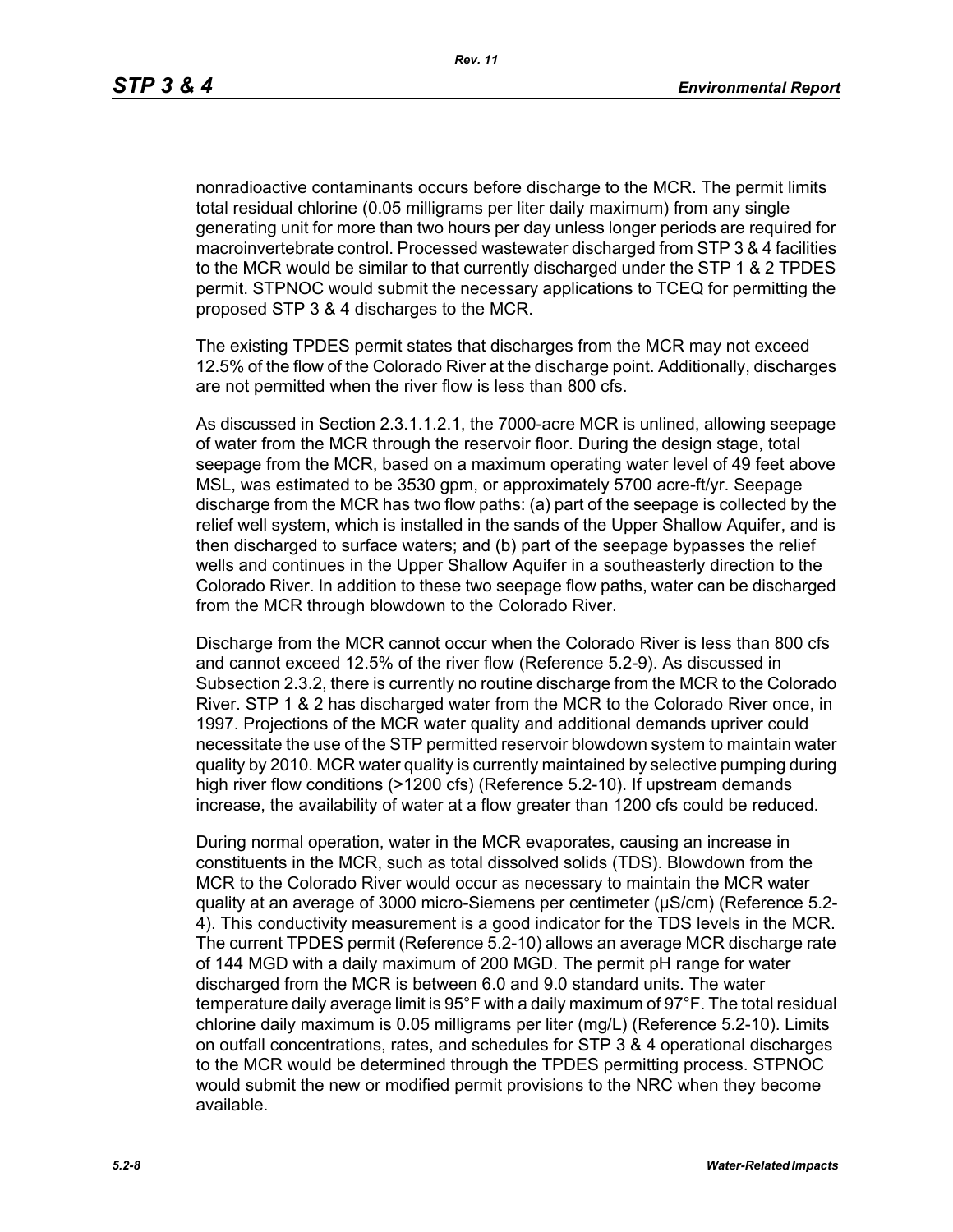The maximum calculated duration of continuous blowdown to the Colorado River for two-unit operation is 88 days and for four-unit operation is 73 days. These results are based on simulations using the historical flow record of the Colorado River. In the year with the maximum duration of continuous blowdown, the annual diversion limit is reached earlier in the year for the four-unit scenario because of the higher consumption, as compared with the two-unit scenario. When the annual limit is reached, no further makeup to the MCR is allowed in that year according to the diversion rules and as a result, blowdown is not permitted either (except under extreme rainfall events). Therefore, the four-unit scenario shows a shorter duration of continuous blowdown. Blowdown occurrences are governed by the operating rules of the MCR that depend on the dynamic relationships of multiple parameters including water level, conductivity and temperature in the MCR, and the flow of the Colorado River.

The MCR is routinely monitored for constituents other than TDS, such as metals and salts, to determine effectiveness of the water treatment program to minimize biofouling and condenser scaling and corrosion. Surface water quality data for metals and salts for two rounds of samples collected from the MCR in 2006 are presented in Table 2.3.3-3. These low concentrations of metals and salts indicate the high quality of the water contained in the MCR and reflect the source term for water leaving the MCR. Current water quality at the site is discussed in Section 2.3.3 and surface water quality is specifically discussed in Section 2.3.3.1. As discussed above, discharges to the MCR for STP 3 & 4 water treatment would be comparable to STP 1 & 2 with the use of biocides and anti-scalants. Because STP 3 & 4 are not anticipated to regenerate ion exchange resin, STP 3 & 4 would actually discharge less chemicals to the MCR than currently discharged from STP 1 & 2. Due to the additional reservoir makeup required to offset evaporation and the limited amount of discharge from STP 3 & 4, the concentrations of chemicals and other constituents in the MCR water would be expected to increase only slightly, if at all. Existing constituents in the MCR are comparable to the state drinking water standards, except for aluminum and arsenic which are not attributed to plant operation and introduced from ground and surface water sources. Therefore, the impacts to water quality in the MCR due to addition of STP 3 & 4 are expected to be SMALL. Similarly, impacts to other surface water bodies which directly or indirectly receive water from the MCR also would be SMALL.

The MCR water budget and water quality model is set up to simulate the operation of all four units (existing STP 1 & 2 and proposed STP 3 & 4) at the STP site. The simulation uses historical Colorado River flows as well as projected flows accounting for the proposed Lower Colorado River Authority/San Antonio Water System diversions to evaluate the incremental impact on water and aquatic resources from the addition of proposed STP 3 & 4 under anticipated changes in the water supplies of the Lower Colorado River Basin. Based on modeling to evaluate the impacts of adding STP 3 & 4 to the MCR system, the amount of TDS would increase slightly. Using historical Colorado River flows, the mean TDS was calculated to increase from 2,178.5 mg/L to 3,076.8 mg/L, and using the proposed Lower Colorado River Authority/San Antonio Water System diversions, the mean TDS was calculated to increase from 2,256.0 mg/L to 3,838.8 mg/L (Reference 5.2-13). However, the number of days of blowdown required to maintain acceptable levels of TDS would change by less than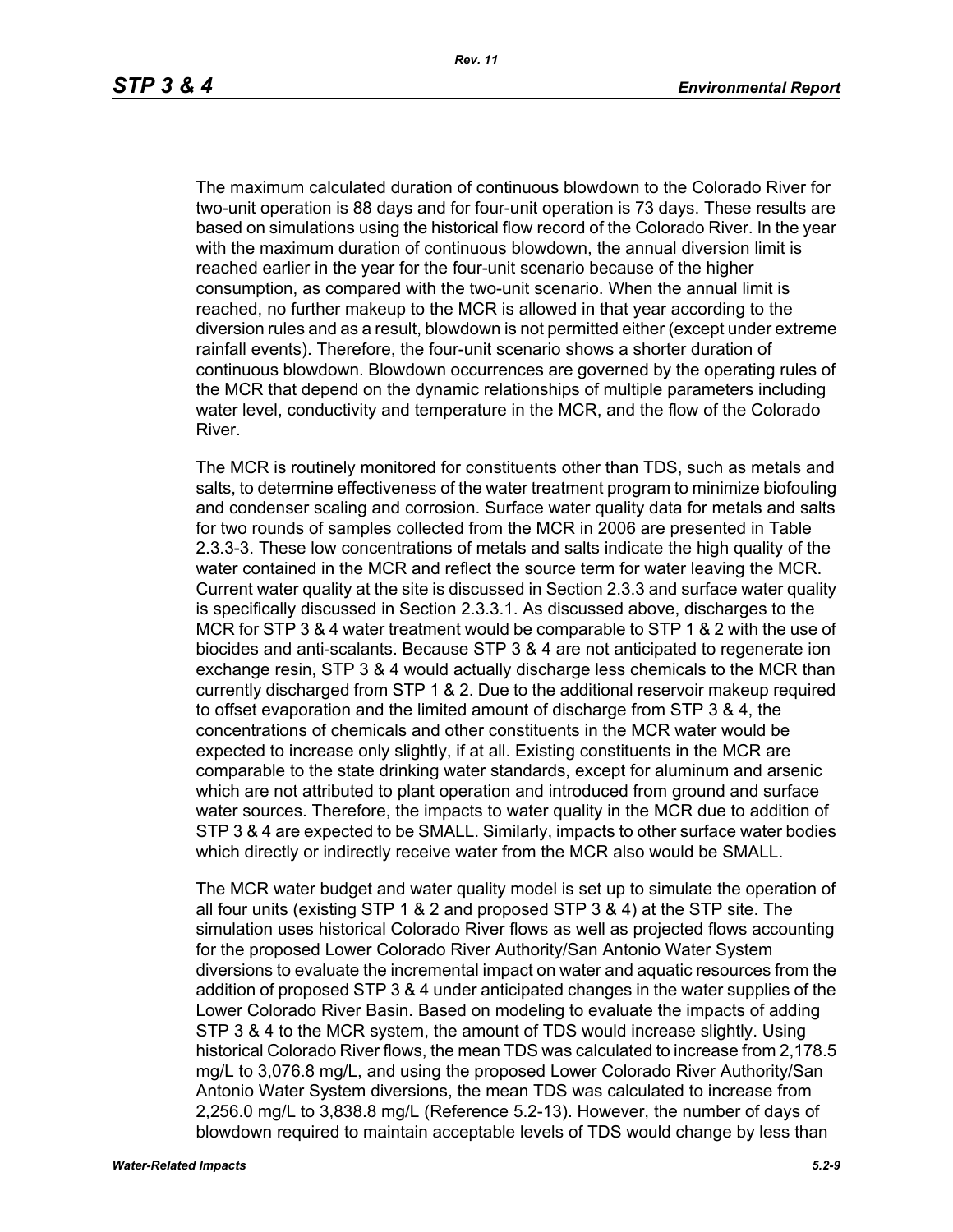*Rev. 11*

1% (Reference 5.2-13). The reach of the Colorado River associated with MCR blowdown is within the tidal influence of the Gulf of Mexico. River TDS varies significantly from practically freshwater to saltwater in this area. Additionally, any blowdown to the Colorado River is limited to less than 12.5% of the river flow and to only when river flow is greater than 800 cubic feet per second, so the TDS would be within the range normally seen for this reach of the river. Therefore, impacts to the Colorado River from TDS would be SMALL.

As discussed in Subsection 2.3.3, during 2004 Segment 1401 of the Colorado River (the reach of the river associated with STP) was listed as fully supporting aquatic life, contact recreation, and general use (Reference 5.2-11). As indicated in Reference 5.2- 12, Segment 1401 was added to the list of impaired waters due to the presence of bacteria. The STP 1 & 2 wastewater treatment facility currently discharges treated water to the MCR where it is diluted by water of the MCR and reused. The waste water from current STP 1 & 2 facilities does not discharge directly to the Colorado River.

Impacts of chemicals in the proposed MCR blowdown on the Colorado River water quality would be SMALL and would not warrant mitigation. STPNOC would submit the necessary permit applications to TCEQ for review for a modified or new TPDES permit for STP 3 & 4 facility discharges to the MCR and from the MCR to the Colorado River. TCEQ would evaluate potential effects of STP 3 & 4 on the MCR water quality and the Colorado River water quality and determine if adjustments are necessary to the current TPDES permitted 001 outfall limits. STPNOC would monitor the MCR water quality on a regular basis in conjunction with the MCR water level to determine if and when blowdown is necessary. STPNOC would continue to monitor flow of the Colorado River prior to withdrawing surface water and discharging water to the Colorado River.

Tritium produced in the STP 1 & 2 reactor coolant systems is released via liquid discharges to the MCR. Tritium is a radioactive isotope of hydrogen and is a part of the water molecule. Although radioactive effluents are treated to remove impurities by the Liquid Waste Processing System (LWPS) prior to discharge, tritium cannot be removed because it is chemically part of the water molecule. Since tritium is part of the water it does not concentrate in the environment and is only diluted when it comes in contact with off-site water.

Sampling for radionuclides in water at the site is performed as part of the site's Radiological Environmental Monitoring Program (REMP). Surface water quality data for radionuclides from sampling in 2005 are presented in Table 2.3.3-4 and tritium concentrations in surface water, including the MCR, from 1995-2005 are presented in Table 2.3.3-5. STP 1 & 2 discharge about 2000 Curies (Ci) of tritium to the MCR annually. The tritium concentration in the MCR has been relatively constant for many years, and well below the EPA drinking water standard for tritium of 20,000 pCi/L and the NRC reporting limit of 30,000 pCi/L under the REMP.

STP 3 & 4 may add an additional 16 Ci each year to the MCR from tritium. This much lower value is due to the difference in the reactor design and water chemistry for STP 3 & 4 compared to STP 1 & 2. Consequently, the concentration of tritium in the MCR may increase, but the average increase would be less than 1%. Year to year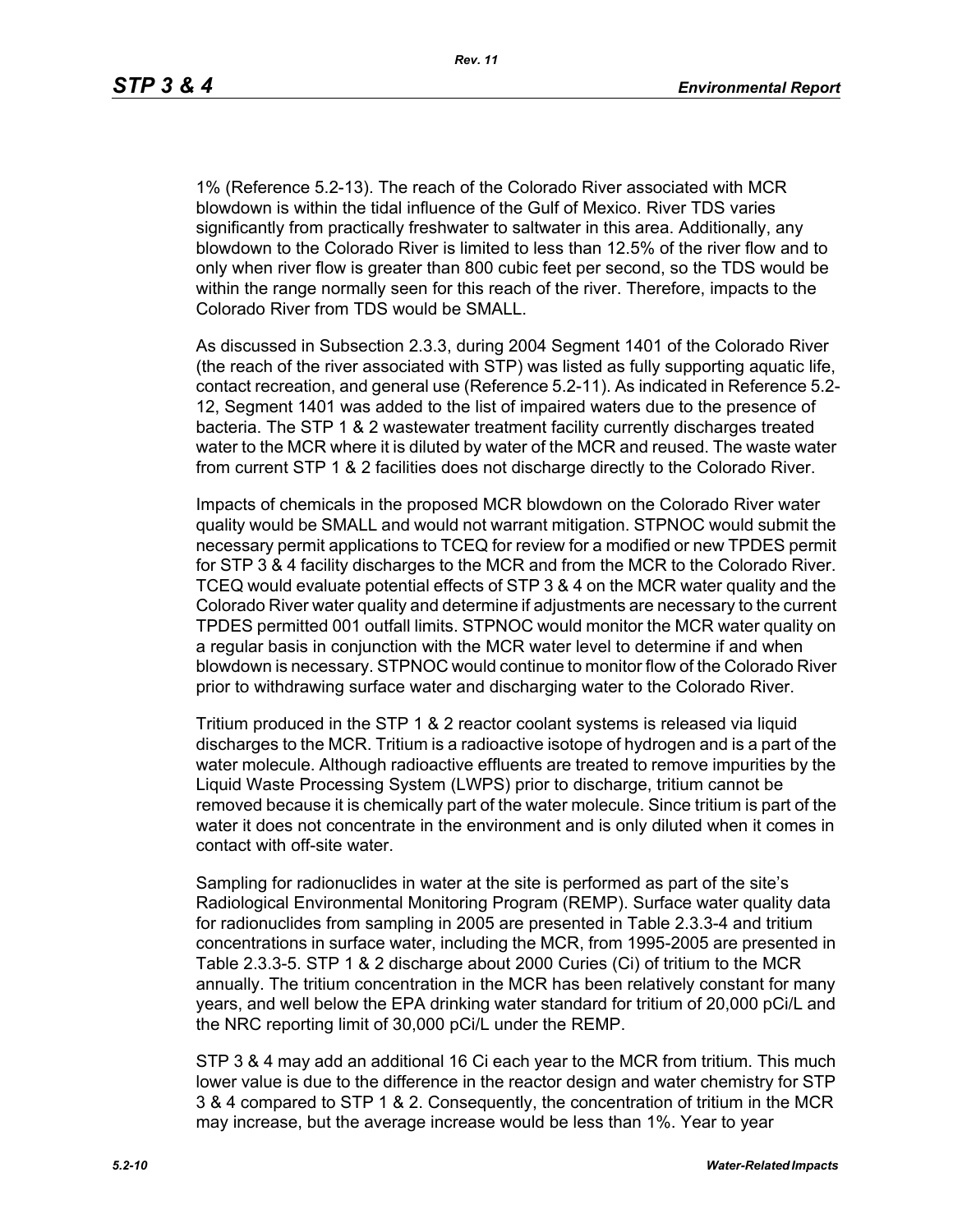fluctuations in precipitation, reservoir makeup, evaporation rate, and STP 1 & 2 release rates would have a greater effect on tritium concentration than any contributions from STP 3 & 4.

Table 12.2-22 of the FSAR indicates the average annual release concentration of tritium to the MCR from the operation of STP 3 & 4 would be 8.38 pCi/L. Historically, the highest concentrations of tritium reported in the MCR for the operation of STP 1 & 2 are at MCR Blowdown #216 and are approximately 10,000 pCi/L (See Table 2.3.3- 5). Overall monitoring of surface water from Table 2.3.3-5 averages approximately 6,000 pCi/L. Based on these values, the additional input of an average of 8.38 pCi/L from STP 3 & 4 would not significantly increase the tritium concentrations in the MCR, and would be well below the EPA drinking water standard. Hence, any discharge to the groundwater or to an offsite body of water like the Colorado River would be safe even before dilution. Therefore, the impact of tritium in the MCR or discharged to the Colorado River would be SMALL.

As discussed in Section 2.3.1.1.2.1, approximately 68%, or 3850 acre-ft/yr, of the total expected MCR seepage would be discharged through the relief wells and into surface waters. The distribution of relief well surface water discharge results in approximately 28% being returned to the Colorado River, 53% to Little Robbins Slough, 18% to the East Fork of Little Robbins Slough and <1% being returned to the West Branch of the Colorado River. Because the levels of tritium in the MCR are below the EPA drinking water standard, the impact of tritium in discharges to the Colorado River, Little Robbins Slough, the East Fork of Little Robbins Slough, and the West Branch of the Colorado River from the relief wells would be SMALL.

The remaining 32%, or 1850 acre-ft/yr, of the total expected MCR seepage would move into the Upper Shallow Aquifer and migrate to the southeast, discharging at the Colorado River. The discharge point of groundwater from the Upper Shallow Aquifer to the Colorado River is over 4,000 feet from the MCR. At a travel time of 40 feet/yr, groundwater would not reach surface water discharge points for approximately 100 years. The half-life for tritium is 12.3 years, meaning that during the 100 year travel time, the tritium concentrations in groundwater would decay over 8 half lives resulting in a concentration of less than 1% of the original concentration seeping from the MCR. If the initial groundwater concentration of tritium is 10,000 pCi/L, the concentration upon arrival at surface water discharge points without taking dilution over time and distance into consideration would be less than 100 pCi/L, which is well below the EPA drinking water standard of 20,000 pCi/L. Therefore, the impact on surface water from the Upper Shallow Aquifer discharge would be SMALL.

#### **5.2.3.2 Groundwater Quality**

The shallow aquifer zone in this area contains water of marginal to poor quality. Results of chemical analyses taken before STP 1 & 2 operation indicated that this water was objectionable for potable use because of total hardness, chlorides, metals, and TDS. For these reasons, potable water, and water for other plant uses, is obtained from the deep aquifer.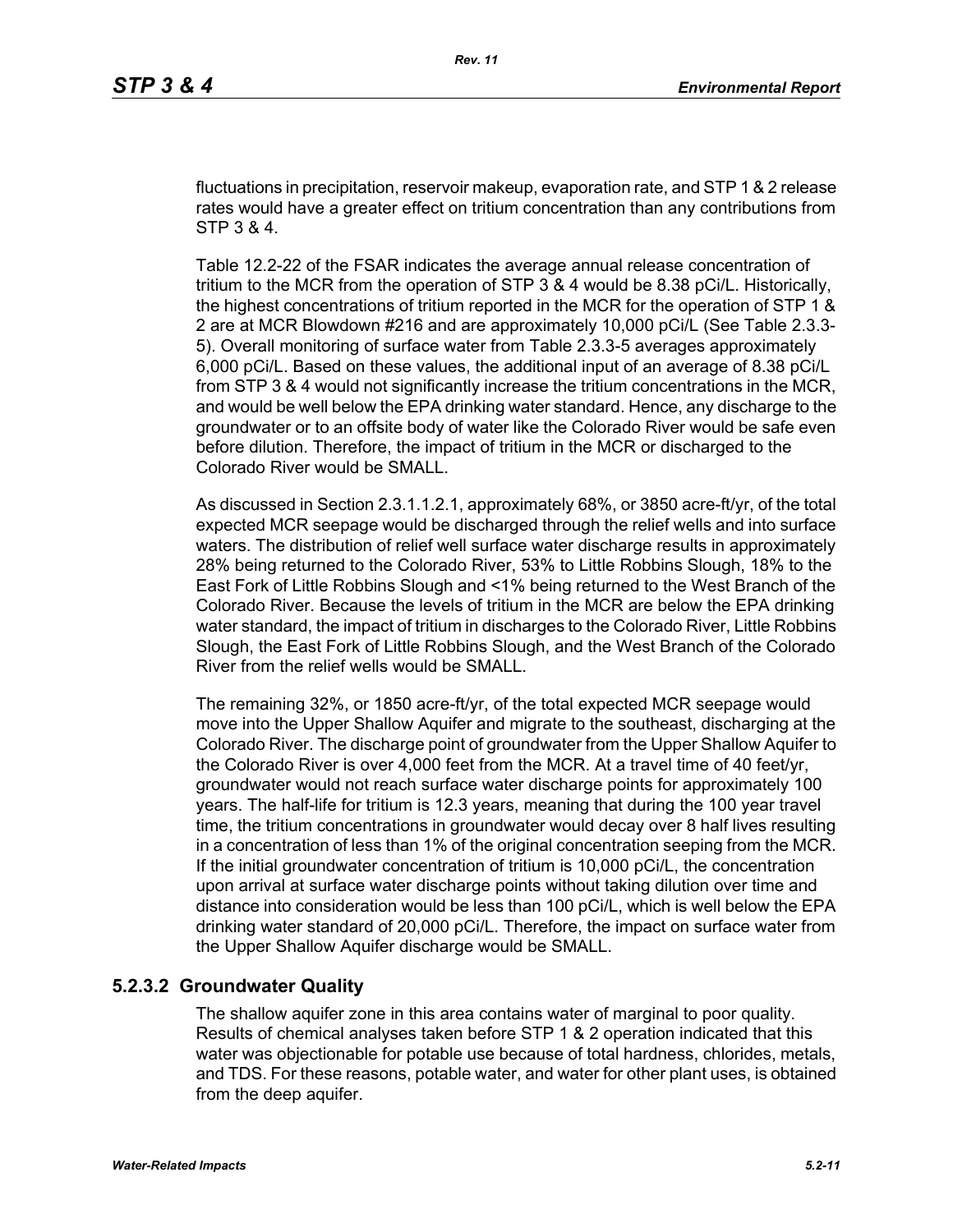As part of the REMP, groundwater quality is monitored from Upper Shallow Aquifer wells within 6 miles of the site. Results of the analyses are presented in Section 2.3.3. Surface water quality data for metals and salts for two rounds of samples collected from the MCR in 2006 are presented in Table 2.3.3-3. The low quantities of metals and salts reflect the high quality of water present in the MCR and reflect the source term for groundwater seepage to the Upper Shallow Aquifer. Section 5.2.3.1 discusses the environmental impacts of TDS and other constituents in the MCR due to the addition of STP 3 & 4 and concludes that those impacts are SMALL. Because the source of any TDS or other constituents in groundwater is from the MCR, the environmental impacts of the TDS or other constituents in the groundwater would also be SMALL.

In addition, the quality of water discharged to the MCR and the quality of the water discharged from the MCR are currently maintained to meet TCEQ-permitted levels, and would continue to be maintained with the addition of STP 3 & 4. Additionally, as discussed in Section 5.2.3.1, the quality of the water in the MCR is and would remain high, and would not adversely impact biota if consumed. Given the high quality of the MCR water, any discharge from the MCR to the groundwater would not result in significant impacts to groundwater. As stated in Section 2.3.1.1.2, there would be no significant changes in the design of the MCR for the addition of STP 3 & 4 and there would be insignificant changes in the seepage rates from the MCR due to the addition of STP 3 & 4. In addition, UFSAR 2.4.13.4, Monitoring or Safeguard Requirements, indicates that Upper Shallow Aquifer groundwater levels are monitored periodically through piezometers installed appropriately around the site. Significant changes in water levels or basic groundwater flow patterns would be evaluated to determine if additional monitoring of groundwater would be required. Groundwater quality data from the piezometers can also be evaluated to determine if any additional monitoring frequencies or new monitoring well points need to be established. Therefore, impacts to the Upper Shallow Aquifer as a result of the operation of STP Units 3 & 4 would be SMALL.

As discussed above in Section 5.2.3.1, tritium contributed to the MCR by STP 3 & 4 is expected to increase the tritium concentration by less than 1%. Currently, almost half of the tritium is removed from the reservoir annually. Tritium in the MCR is also diluted by reservoir makeup water diverted from the Colorado River and direct rainfall. Tritium concentrations also decrease due to radioactive decay. For these reasons, the environmental impacts of tritium in the MCR and in other surface waters from the operation of STP 3 & 4 are SMALL because the tritium levels are below the EPA drinking water standard for tritium of 20,000 pCi/L and the NRC reporting limit of 30,000 pCi/L under the REMP. Any discharge offsite via the above pathways to surface waters or groundwater would also remain below established limits and would continue to be confirmed per the REMP. Therefore, impacts of four-unit operation on the shallow aquifer would be SMALL.

Furthermore, the results of radionuclide analyses for 2005 are presented in Table 2.3.3-9 with tritium being the only constituent reported above detection levels (260 pCi/L) at 1,600 pCi/L. The location of the well with the detectable tritium concentrations is located adjacent to the MCR and 3.8 miles south of STP 1 & 2. In 2006, groundwater from 16 wells in the Upper Shallow Aquifer was analyzed quarterly for tritium. The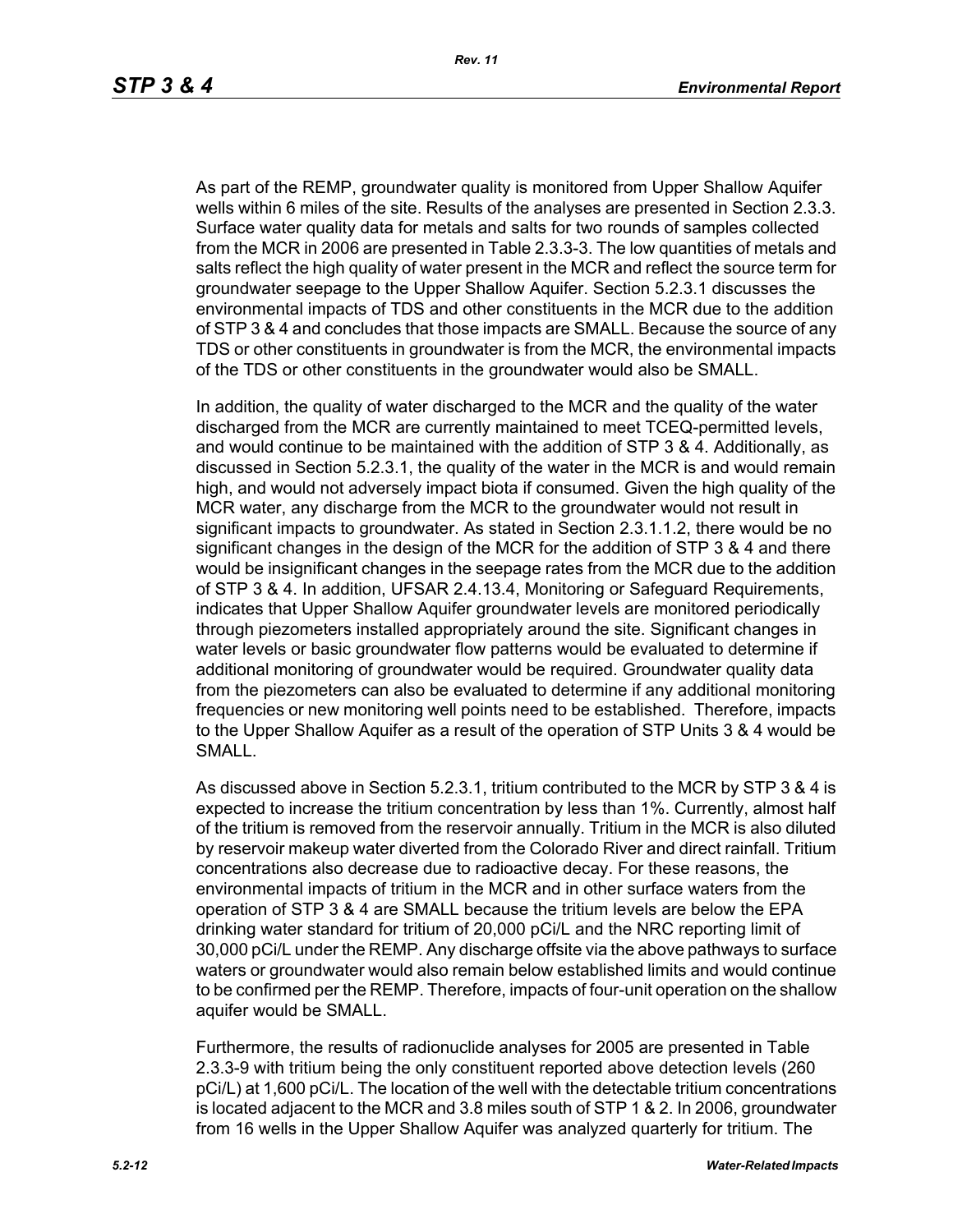analytical results are summarized in Table 2.3.3-10. The only well reporting tritium above the detection limit of 300 pCi/L was piezometer well number 435-02, located 700 feet west of the MCR embankment and 2.9 miles southwest of STP 1&2. Detected tritium concentrations ranged from 309 to 593 pCi/L, well below the EPA drinking water standard of 20,000 pCi/L. (Note that the detection level varies based on the background and the size of the sample).

Table 12.2-22 of the FSAR indicates the average annual release concentration of tritium to the MCR from the operation of STP 3 & 4 would be 8.38 pCi/L. Historically, the highest concentrations of tritium reported in the MCR for the operation of STP 1 & 2 are at MCR Blowdown #216 and are approximately 10,000 pCi/L (Table 2.3.3-5). Overall monitoring of surface water from Table 2.3.3-5 averages approximately 6,000 pCi/L. Based on these values, the additional input of an average of 8.38 pCi/L from STP 3 & 4 would not significantly increase the tritium concentrations in the MCR.

As discussed in Section 2.3.1.1.2.1, discharge to the environment from the MCR occurs from seepage through the reservoir floor to the groundwater. Groundwater flow from the MCR is intercepted in part by the relief well system, installed into sands of the Upper Shallow Aquifer. Groundwater is discharged from the passive relief wells and collected in toe and drainage ditches around the periphery of the MCR embankment and then discharged to surface water.

As described in Section 2.3.1.1.2.1, a portion of the seepage from the MCR would not be captured by the relief well system (approximately 32%). The ODCM model for the site has been prepared utilizing well data that suggests migration of groundwater seeping from the MCR into the Shallow Aquifer travels at approximately 40 ft/yr. The nearest offsite well used for watering livestock is located 1,400 feet from the reservoir. Conservatively assuming the flow is directly to this well, groundwater would not reach this well for 35 years. The half-life for tritium is 12.3 years, meaning that during the 35 year travel time, the tritium concentrations in groundwater would decay 2.8 half lives or to approximately 16 percent of the original concentration seeping from the MCR. If the initial groundwater concentration of tritium is 10,000 pCi/L, the concentration upon arrival at the offsite well would be approximately 1,600 pCi/L without taking dilution over time and distance into consideration. The tritium concentration is still well below the EPA drinking water standard for tritium of 20,000 pCi/L. Therefore, the impact on users of the well water from the Upper Shallow Aquifer would be SMALL.

The shallow aquifer is separated from the deep aquifer by more than 150 feet of predominantly clay sediments which effectively seal the deep aquifer from reservoir seepage. Therefore, there would be no environmental impacts to the deep aquifer from tritium produced by operation of STP 3 & 4.

## **5.2.4 References**

5.2-1 TCEQ (Texas Commission on Environmental Quality) 2007. Letter from Kelly Holligan (TCEQ) to R. A. Gangluff (STP Nuclear Operating Company) Re: Cooling Water Intake Structures Phase II Rules; South Texas Project Electric Generating Station; TPDES Permit No. WQ0001908000, June 27, 2007.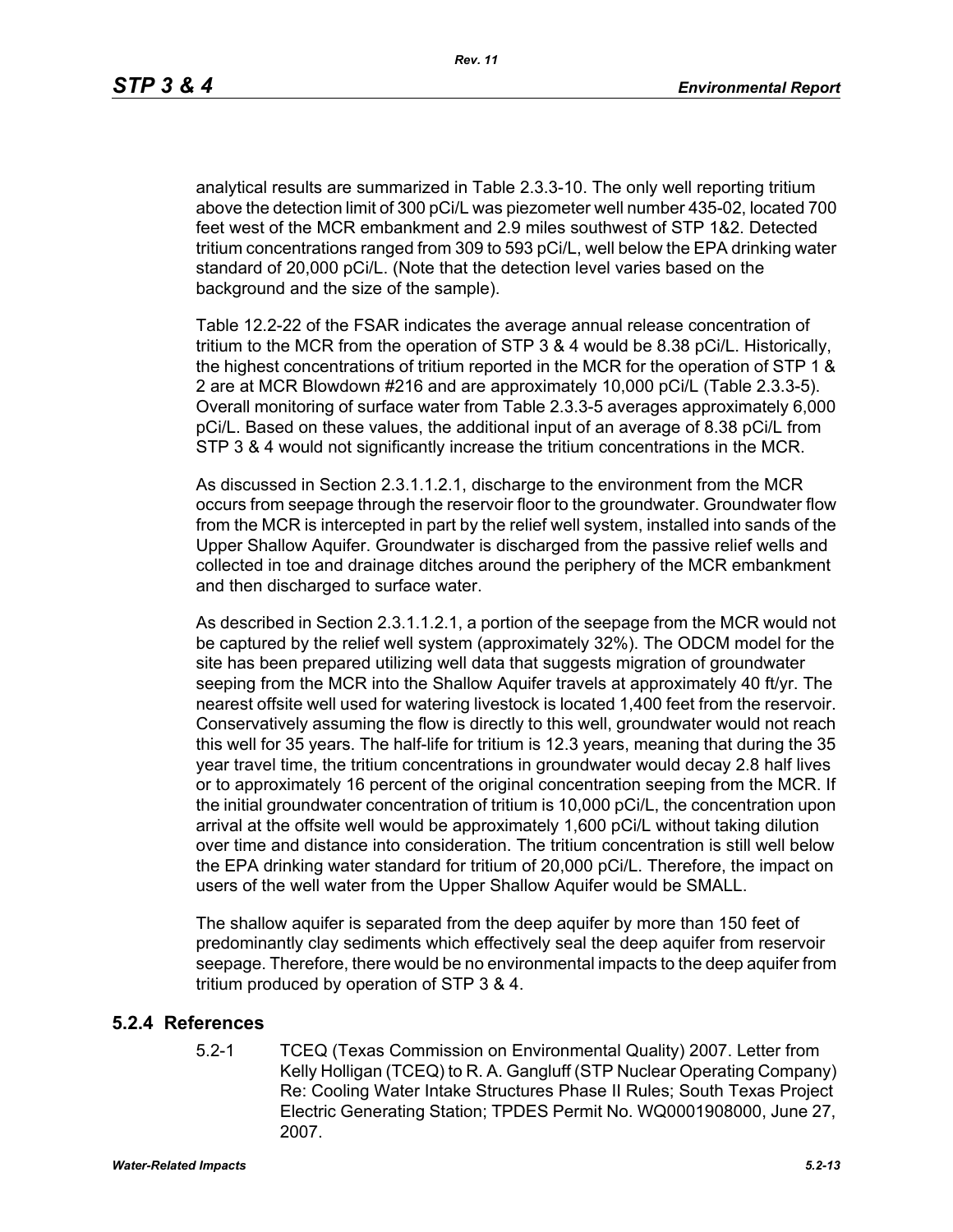| $5.2 - 2$ | Operating Permit, STP Nuclear Operating Company, Historical User Permit |
|-----------|-------------------------------------------------------------------------|
|           | No. OP-04122805, Coastal Plains Groundwater Conservation District,      |
|           | March 2005.                                                             |

- 5.2-3 LCRA (Lower Colorado River Authority), Water Management Plan for the Lower Colorado River Basin, May 2003.
- 5.2-4 STPNOC (South Texas Project Nuclear Operating Company), 2006. Amended and Restated Contract by and between the Lower Colorado River Authority and STPNOC. Effective as of January 1, 2006.
- 5.2-5 USGS (U.S. Geological Survey) Water Year 2006 Report, Colorado River, USGS Station 08162500 near Bay City, Texas, April 24, 2007.
- 5.2-6 Holligan (Karen Visnovsky Holligan), 7Q10 Flows. E-mail from Karen Visnovsky Holligan (TCEQ) to Bridget Twigg (TtNUS) June 13, 2007.
- 5.2-7 CPGCD (Coastal Plains Groundwater Conservation District), Rules of the Coastal Plains Groundwater Conservation District, adopted May 25, 2004.
- 5.2-8 "Groundwater and Wells," Fletcher G. Driscoll, 2nd Edition, Johnson Filtration Systems Inc., St. Paul, Minnesota, 1989.
- 5.2-9 TCEQ, STP Nuclear Operating Company, TPDES Permit No. 001908000 Renewal. July 21, 2005.
- 5.2-10 STPNOC (South Texas Project Nuclear Operating Company), South Texas Project Electric Generating Station Certificate of Adjudication 14-5437, May 1, 2005, Rev. 1.
- 5.2-11 TCEQ 2004 Texas Water Quality Inventory and 303(d), April 14, 2007.
- 5.2-12 TCEQ 2006 Texas Water Quality Inventory and 303(d), April 27, 2007.
- 5.2-13 NRC (Nuclear Regulatory Commission) 2009. Response to RAI 05.02-05, U7-C-STP-NRC-090091 (ML092150963). July 30, 2009.
- 5.2-14 "Plant Water Balance," Fluor Nuclear Power Calculation No. U7-SITE-G-CALC-DESN-2001.
- 5.2-15 "Site Groundwater Use for Construction, Initial Testing, Startup, and Operations," Fluor Nuclear Power Calculation No. U7-SITE-G-CALC-DESN-2002.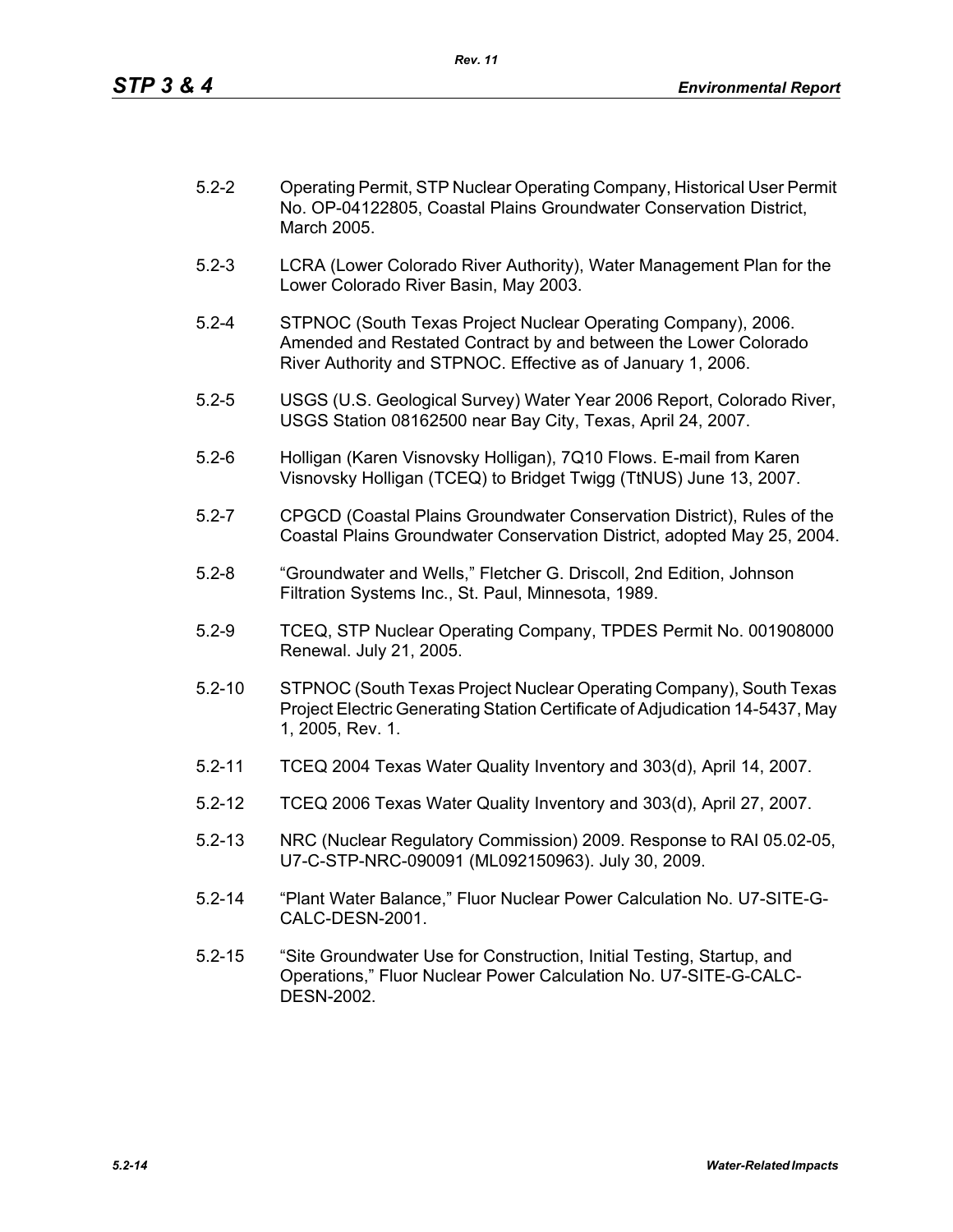|                     | <b>Mean Monthly River</b><br>Flow [1], [2]                                                          | <b>Maximum [3] River</b><br>Withdrawal<br>for Makeup (2 units) | <b>Percent of Mean</b><br><b>Monthly River</b><br><b>Flow Lost to</b><br><b>Maximum</b><br><b>Makeup</b><br>(2 units) | <b>Maximum Total</b><br><b>Evaporation Rate (2)</b><br>units) [1] | <b>Percent of</b><br>Average<br><b>Flow Lost to</b><br>Evaporation |  |
|---------------------|-----------------------------------------------------------------------------------------------------|----------------------------------------------------------------|-----------------------------------------------------------------------------------------------------------------------|-------------------------------------------------------------------|--------------------------------------------------------------------|--|
| January             | 1,150,274                                                                                           | 47,489                                                         | 4.1                                                                                                                   | 49,000                                                            | 4.3                                                                |  |
| February            | 1,455,907                                                                                           | 47,489                                                         | 3.3                                                                                                                   | 49,000                                                            | 3.4                                                                |  |
| March               | 1,281,324                                                                                           | 47,489                                                         | 3.7                                                                                                                   | 49,000                                                            | 3.8                                                                |  |
| April               | 1,225,224                                                                                           | 47,489                                                         | 3.9                                                                                                                   | 49,000                                                            | 4.0                                                                |  |
| May                 | 1,642,608                                                                                           | 47,489                                                         | 2.9                                                                                                                   | 49,000                                                            | 3.0                                                                |  |
| June                | 1,919,518                                                                                           | 47,489                                                         | 2.5                                                                                                                   | 49,000                                                            | 2.6                                                                |  |
| July                | 844,642                                                                                             | 47,489                                                         | 5.6                                                                                                                   | 49,000                                                            | 5.8                                                                |  |
| August              | 374,748                                                                                             | 47,489                                                         | 12.7                                                                                                                  | 49,000                                                            | 13.1                                                               |  |
| September           | 787,195                                                                                             | 47,489                                                         | 6.0                                                                                                                   | 49,000                                                            | 6.2                                                                |  |
| October             | 1,103,150                                                                                           | 47,489                                                         | 4.3                                                                                                                   | 49,000                                                            | 4.4                                                                |  |
| November            | 1,248,562                                                                                           | 47,489                                                         | 3.8                                                                                                                   | 49,000                                                            | 3.9                                                                |  |
| December            | 1,100,906                                                                                           | 47,489                                                         | 4.3                                                                                                                   | 49,000                                                            | 4.5                                                                |  |
| [2] Reference 5.2-4 | [1] All flows in gallons per minute<br>[3] Maximum water withdrawal occurs during normal operations |                                                                |                                                                                                                       |                                                                   |                                                                    |  |

*STP 3 & 4*